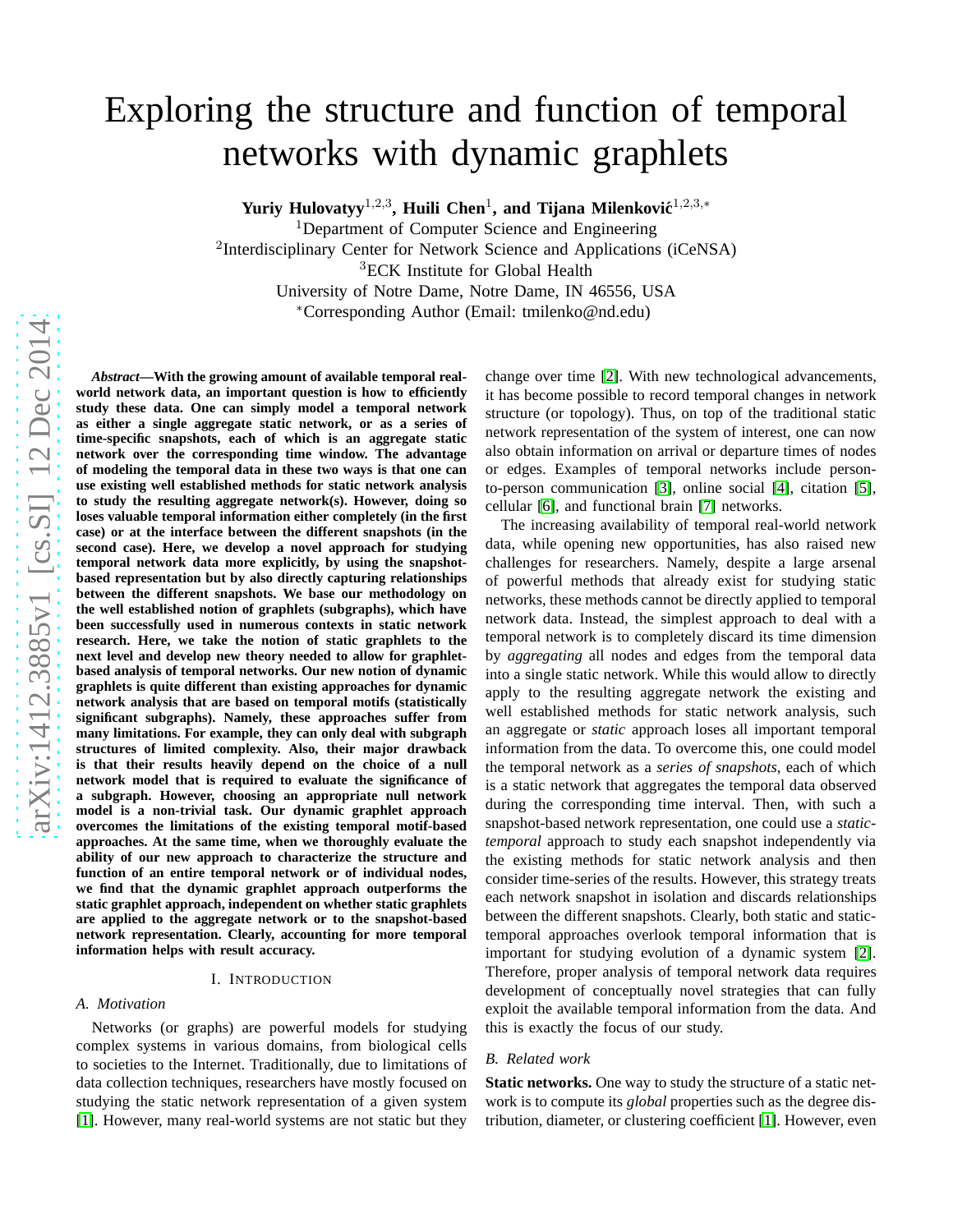though global network properties can summarize the structure of the entire network in a computationally efficient manner, they are not sensitive enough to capture detailed topological characteristics of the complex real-world networks [\[8\]](#page-9-7). Thus, *local* properties have been proposed that can capture more detailed aspects of complex network structure. For example, one can study small *partial* subgraphs called *network motifs* that are statistically significantly over-represented in a network compared to some null model [\[9\]](#page-9-8), [\[10\]](#page-9-9). However, the practical usefulness of network motifs has been questioned, since the choice of null model can significantly affect the results [\[11\]](#page-9-10), [\[8\]](#page-9-7), and since selecting an appropriate null model is not a trivial task [\[12\]](#page-9-11). Hence, to address this challenge, *graphlets* have been proposed [\[13\]](#page-9-12), which are small *induced* subgraphs of a network that can be employed without reference to a null model (Fig. [1\)](#page-2-0), unlike network motifs. Also, unlike network motifs, graphlets must be induced subgraphs, whereas motifs are partial subgraphs, which makes graphlets more precise measures of network topology compared to motifs [\[8\]](#page-9-7). Graphlets have been well established when studying static networks. For example, they were used as a basis for designing topologically constraining measures of network [\[13\]](#page-9-12) or node [\[14\]](#page-9-13) similarities. These measures in turn have been used to develop state-of-the-art algorithms for various computational problems such as network alignment [\[15\]](#page-9-14), [\[16\]](#page-9-15), [\[17\]](#page-10-0), clustering [\[18\]](#page-10-1), [\[19\]](#page-10-2), or de-noising [\[20\]](#page-10-3), as well as for a number of application problems, such as studying human aging [\[21\]](#page-10-4), [\[22\]](#page-10-5), cancer [\[23\]](#page-10-6), [\[24\]](#page-10-7), or pathogenicity [\[18\]](#page-10-1), [\[25\]](#page-10-8).

**Temporal networks.** Analogous to studying static networks from a global perspective, temporal networks can also be studied by considering evolution of their global properties [\[5\]](#page-9-4), [\[26\]](#page-10-9). As this again leads to imprecise insights into network changes with time, recent focus has shifted onto local-level dynamic network analysis via notion of "temporal motifs". In the simplest case of the static-temporal approach, static motifs (as defined above) are counted in each snapshot and then their counts are compared across the snapshots [\[27\]](#page-10-10). To overcome this approach's limitation of ignoring any motif relationships between different snapshots, the notion of static network motifs has been extended into several notions of temporal motifs [\[28\]](#page-10-11), [\[29\]](#page-10-12), [\[30\]](#page-10-13), [\[31\]](#page-10-14), [\[32\]](#page-10-15). However, each of these existing temporal motif-based approaches suffers from at least three of the following drawbacks:

**1.** They can only deal with motif structures of limited complexity, such as small motifs or simple topologies (e.g., linear paths) [\[28\]](#page-10-11), [\[29\]](#page-10-12), [\[32\]](#page-10-15), which limits their practical usefulness to capture complex network structure in detail.

**2.** They pose additional constraints, such as limiting the number of events (temporal edges) a node can participate in at a given time point [\[30\]](#page-10-13), [\[31\]](#page-10-14).

**3.** They allow for obtaining the motif-based topological "signature" of the entire network only but *not* of each individual node [\[27\]](#page-10-10), [\[28\]](#page-10-11), [\[29\]](#page-10-12), [\[32\]](#page-10-15), [\[30\]](#page-10-13), [\[31\]](#page-10-14), whereas the latter is very useful when aiming to link the network topological position of a node to its function via e.g., network alignment or clustering (see the above discussion on static graphlets).

**4.** Importantly, just as static motifs, the temporal motif-based approaches rely on a null model [\[27\]](#page-10-10), [\[28\]](#page-10-11), [\[29\]](#page-10-12), [\[32\]](#page-10-15), [\[30\]](#page-10-13), [\[31\]](#page-10-14), which again makes their practical usefuleness questionable [\[11\]](#page-9-10), [\[8\]](#page-9-7), [\[12\]](#page-9-11), especially since adequately choosing an appropriate null model is an even more complex problem in the dynamic setting compared to the static setting (see above). **5.** They are typically dealing with directed networks (e.g., mobile communications). While this is not necessarily a drawback *per se*, many real-world networks are *undirected* (e.g., proteinprotein interaction networks). Thus, these approaches cannot be directly applied to such networks.

Analogous to extending the notion of network motifs from the static to dynamic setting, recently, we took the first step to do the same with the notion of graphlets. Namely, we used graphlets, along with several other measures of network topology, as a basis of a static-temporal approach to study human aging from protein-protein interaction networks [\[21\]](#page-10-4). That is, we counted static graphlets, along with the other network measures, within each snapshot (where different snapshots correspond to different human ages), and then we studied the time-series of the results to gain insights into network structural changes with age [\[21\]](#page-10-4). However, in this initial work, we only used the already established notion of static graphlets within a static-temporal approach that ignored important relationships between different snapshots, in order to demonstrate that accounting for at least some temporal information in the static-temporal fashion can improve results compared to using the trivial static (aggregate) approach that has traditionally been used in the field of computational biology. Further important temporal inter-snapshot information remains to be explored via a novel truly temporal approach. In this study, we aim to develop such an approach, as follows.

## *C. Our contribution*

To overcome the issues of the existing methods for temporal network analysis, we take the well established notion of static graphlets to the next level to develop new theory of *dynamic graphlets* that are needed for efficient truly temporal network analysis. Unlike any of the existing temporal motif-based approaches, our dynamic graphlets allow for *all* of the following: **1)** they can study topological and temporal structures of *arbitrary* complexity, as permitted by available computational resources; **2)** there are *no limitations* such as the one on the number of events that a node can participate in; **3)** they can capture the topological signature of the entire network *as well as* of each individual node; **4)** they allow for studying temporal networks *without* relying on a null model; **5)** they complement the temporal motif-based approaches by working with *undirected* networks. Unlike the existing graphlet-based static-temporal approach, our dynamic graphlets explicitly consider relationships between different snapshots.

Compared to the existing methods, the closest approaches to our work are those of temporal motifs as defined in [\[30\]](#page-10-13), static graphlets [\[13\]](#page-9-12), [\[14\]](#page-9-13), and static-temporal graphlets [\[21\]](#page-10-4). Since temporal motifs have limitations (see above), the major one being dependence on a null model, they are not comparable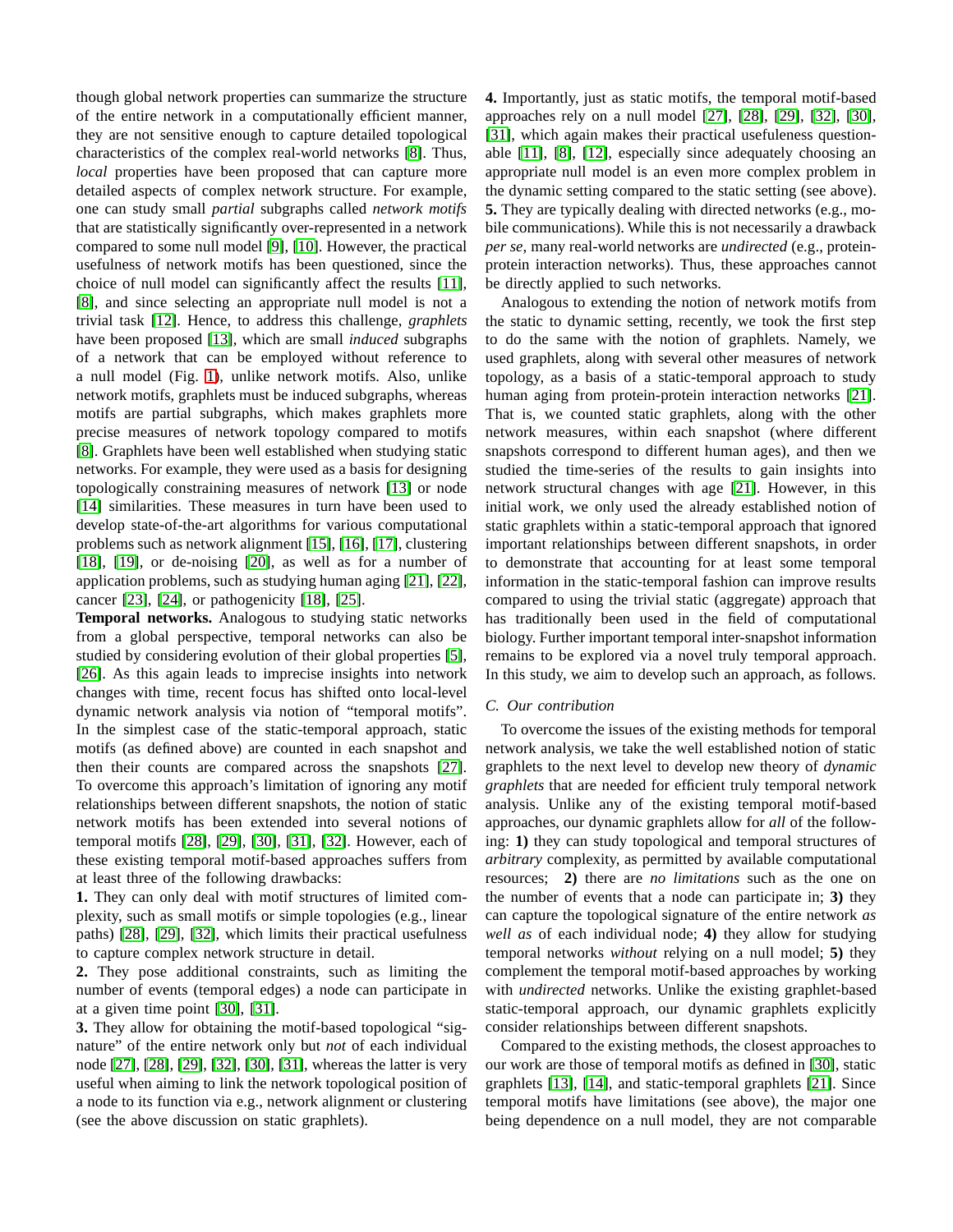

<span id="page-2-0"></span>Fig. 1. All nine static graphlets with up to four nodes, along with their 15 "node symmetry groups" (or formally, automorphism orbits) [\[13\]](#page-9-12), [\[14\]](#page-9-13). Within a given graphlet, different orbits are denoted by different node colors. For example, there is a single orbit in graphlet  $G_2$ , as all three nodes are topologically identical to each other. But there are two orbits in graphlet  $G_2$ , as the two end nodes are topologically identical to each other but not to the middle node (and vice versa).

to our dynamic graphlet approach. Static and static-temporal graphlet approaches, which ignore all temporal information or inter-snapshot temporal information, respectively, are directly comparable to our dynamic graphlet approach, which does account for inter-snapshot temporal information. Thus, our goal is to fairly compare the three approaches, in order to evaluate the effect on result accuracy of the amount of temporal information that the given approach can consider.

In the rest of the paper, we formally define our novel notion of dynamic graphlets and present an approach for enumerating all dynamic graphlets of an arbitrary size and counting them in a given network (Section [II\)](#page-2-1). We thoroughly evaluate the ability of dynamic graphlets to characterize the structure and function of an entire temporal network as well as of individual nodes. Namely, on both synthetic and real-world temporal network data, we measure how well our approach can group (or cluster) temporal networks (or nodes) of similar structure and function and separate those networks (or nodes) of dissimilar structure and function. We find that our dynamic graphlet approach outperforms both static and static-temporal graphlet approaches in all of these tasks (Section [III\)](#page-6-0). This confirms our hypothesis that accounting for more temporal information leads to better result accuracy. This in turn illustrates reallife relevance of our new dynamic graphlet methodology, especially because the amount of available temporal network data is expected to continue to grow across many domains.

# II. METHODS

<span id="page-2-1"></span>We introduce the theoretic notion of dynamic graphlets in Section [II-A.](#page-2-2) We give an algorithm for dynamic graphlet counting in Section [II-B.](#page-3-0) We discuss a related notion of *causal* dynamic graphlets in Section [II-C.](#page-4-0) We describe our experimental setup and evaluation framework in Section [II-D.](#page-5-0)

# <span id="page-2-2"></span>*A. Dynamic graphlets*

Let  $G(V, E)$  be a *temporal network*, where V is the set of nodes and E is the set of *events* (temporal edges) that are associated with a start time and duration [\[2\]](#page-9-1). An event can be represented as a 4-tuple  $(u, v, t_{start}, \sigma)$ , where u and v are its endpoints,  $t_{start}$  is its starting time, and  $\sigma$  is its duration. Thus, each event is linked to a unique edge in the aggregate static



<span id="page-2-3"></span>Fig. 2. All dynamic graphlets with up to three events, along with their automorpism orbits. Multiple events along the same edge are separated with commas. Node colors correspond to different orbits.

network, whereas each static edge may be linked to multiple events. Note that here we consider undirected events, but most ideas can be extended to directed events as well.

Let  $G'(V', E')$  be a *temporal subgraph* of G with  $V' \subseteq V$ and  $E' \subseteq E$ , where E' is restricted to nodes in V'. Let events  $e_i$  and  $e_j$  be  $\Delta t$ -*adjacent* if they share a node and if both events occur within a given time interval  $\Delta t$ . Two events  $e_i$ and  $e_i$  are  $\Delta t$ -connected if there exists a sequence of  $\Delta t$ adjacent events joining  $e_i$  an  $e_j$ . A temporal network is called ∆t*-connected* if any two of its nodes are ∆t-connected.

Let two nodes s and t be connected by a  $\Delta t$ *time-respecting path* if there is a sequence of events  $(v_0, u_0, t_{start0}, \sigma_0), (v_1, u_1, t_{start1}, \sigma_1), \ldots, (v_k, u_k, t_{startk}, \sigma_k),$ such that  $v_0 = s$ ,  $u_k = t$ ,  $\forall i \in [0, k-1]$   $u_i = v_{i+1}$ , and  $t_{i+1} \in [t_i + \sigma_i, t_i + \sigma_i + \Delta t]$ . A temporal subgraph is ∆t*-causal* if it has no isolated nodes and if for every two events in this subgraph there exists a  $\Delta t$ -time-respecting path containing both of the events. So, every  $\Delta t$ -causal subgraph is also  $\Delta t$ -connected, while the opposite is not always true.

Then, a *dynamic graphlet* is an equivalence class of isomorphic  $\Delta t$ -causal temporal subgraphs; equivalence is taken with respect to the relative temporal order of events. For isomorphism, we do not consider events' actual start times but only their relative ordering. Thus, two  $\Delta t$ -causal temporal subgraphs will correspond to the same dynamic graphlet if they are isomorphic and their corresponding events occur in the same order. Note that we consider only  $\Delta t$ -causal temporal subgraphs, in contrast to temporal motifs that consider only  $\Delta t$ -connected subgraphs [\[30\]](#page-10-13), so our definition is more restricting. Fig. [2](#page-2-3) illustrates all dynamic graphlets with up to three events, but we evaluate larger graphlets as well.

Note that if for a given dynamic graphlet with  $n$  nodes and  $k$  events we discard the order of the events and remove duplicate events over the same edge, we get a static graphlet with *n* nodes and  $k' \leq k$  edges, which we call the *backbone* of the dynamic graphlet. Each dynamic graphlet has a single backbone, while one backbone can correspond to different dynamic graphlets (Fig. [3\)](#page-3-1). Supplementary Table S1 shows for each static graphlet with up to five nodes [\[14\]](#page-9-13) the number of corresponding dynamic graphlets with up to ten events.

The above definitions allow us to describe all dynamic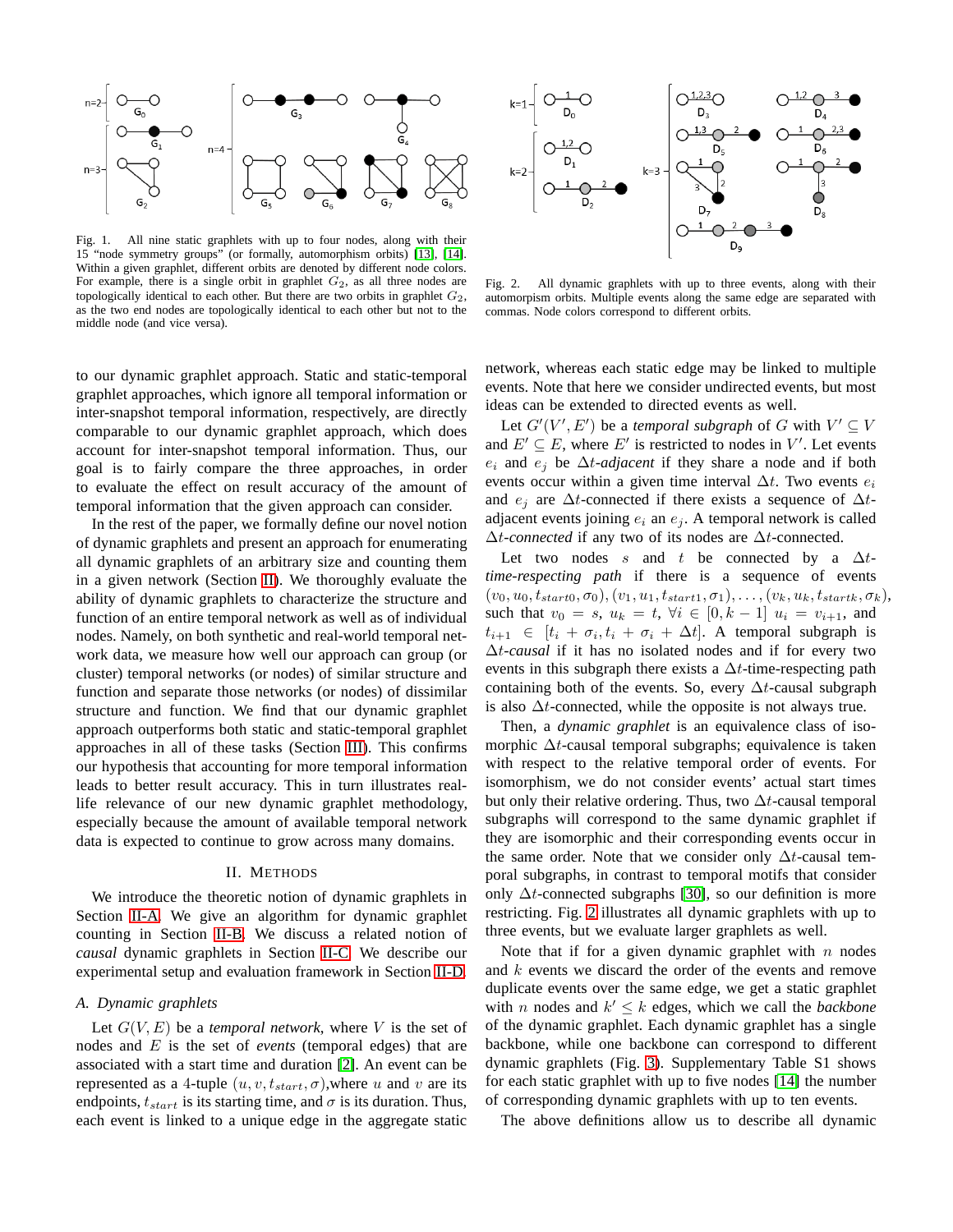

<span id="page-3-1"></span>Fig. 3. All dynamic graphlets  $D_i$  with up to three events, and their corresponding (static) backbones  $G_i$ .

graphlets of a given size in the *entire network*, in order to obtain topological signature of the network. There already exists a popular notion of topological signature of an *individual node* in a static network, called the graphlet degree vector (GDV) the node, which describes the number of each of the static graphlets that the node "touches" at a specific "node symmetry group" (or automorphism orbit) within the given graphlet (Fig. [1\)](#page-2-0) [\[14\]](#page-9-13). Analogously, one might want to describe the node's *dynamic* GDV equivalent. In this case, automorphism orbits of a dynamic graphlet will be determined based on both topological (as in static case) and temporal (unlike in static case) position of a node within the dynamic graphlet. Thus, a dynamic graphlet with  $n > 2$  nodes will have  $n$  different orbits (Fig. [2\)](#page-2-3), whereas the number of orbits in a static graphlet of size  $n$  is typically less than  $n$  (Fig. [1\)](#page-2-0); note that for dynamic graphlets with  $n = 2$ , there will be only one orbit, since events are undirected and thus their end nodes are topologically equivalent.

Next, we discuss the way for computing  $D(n, k)$ , the number of dynamic graphlets with  $n$  nodes and  $k$  events. Since at least  $n - 1$  edges are needed to connect n nodes, it follows that  $D(n, k) = 0$  for  $k < n - 1$ . Moreover, since we assume that events are undirected,  $D(2, k) = 1$ , for any k. To compute  $D(n, k)$  when  $n \geq 3$  and  $k \geq n-1$ , notice that each dynamic graphlet with  $k$  events can be formed from a dynamic graphlet with  $k - 1$  events and either  $n - 1$  or n nodes, by adding a new event between some two existing nodes or between an existing node and a new node, respectively (Fig. [4\)](#page-4-1).

In the first case, we take a dynamic graphlet with  $n$  nodes and  $k - 1$  events and add a new event between its existing nodes, in order to obtain a dynamic graphlet with  $n$  nodes and k events (e.g., construct  $D_6$  from  $D_2$ ). Due to the  $\Delta t$ causality constraint, this new event has to involve at least one of the two nodes participating in event  $(k-1)$ . We can add the new event in 2n−3 different ways: between one of these nodes and the "remaining"  $n-2$  nodes (which is  $2(n-2) = 2n-4$  ways) or just duplicate event  $(k - 1)$ .

In the second case, we take a dynamic graphlet with  $n - 1$ nodes and k−1 events and add an event from one of its nodes to the new  $(n^{th})$  node, in order to obtain a dynamic graphlet with *n* nodes and *k* events (e.g., construct  $D_4$  from  $D_1$ ). For  $n - 1 \geq 3$ , there are two ways to do this, since there are two potential candidates for this new event (the two endpoints of event  $(k - 1)$ ). Note that since events are undirected, for  $n - 1 = 2$ , the two nodes are indistinguishable from our point of view, and so we have only one way to construct a new dynamic graphlet with 3 nodes and  $k$  events.

In summary, we can get  $2n-3$  new dynamic graphlets with  $n$  nodes and  $k$  events from each dynamic graphlet with  $n$  nodes and  $k - 1$  events. Moreover, we can get two new dynamic graphlets with  $n$  nodes and  $k$  events from each dynamic graphlet with  $n-1$  nodes and  $k-1$  events. The only exception is for  $n = 3$ , since we can get only one new dynamic graphlet with three nodes from a dynamic graphlet with two nodes, as these two nodes are indistinguishable (Fig. [2\)](#page-2-3). Importantly, since each dynamic graphlet with k events has a unique  $(k-1)$ -"prefix" from which it was extended, all of these new dynamic graphlets with  $n$  nodes will be different. Thus, we get the following recursive formulas for  $D(n, k)$ :

$$
D(3,k) = 3D(3,k-1) + D(2,k-1), n = 3
$$

$$
D(n,k) = (2n-3)D(n,k-1) + 2D(n-1,k-1), n > 3
$$

By expanding the formulas for few smallest values of  $n$  and  $k$ , we can get the following closed-form solution:

$$
D(n,k) = \sum_{i=0}^{n-2} \frac{(-1)^{n+i} \binom{n-2}{i} (2i+1)^{k-1}}{2(n-2)!}, n \ge 3.
$$

Supplementary Table S2 shows dynamic graphlet counts for up to  $n = 11$  and  $k = 10$ .

Since now we can compute  $D(n, k)$ , we next consider the task of enumerating and generating each of these dynamic graphlets (we discuss the process of counting each of the generated graphlets in Section [II-B\)](#page-3-0). We build upon the fact that each dynamic graphlet with k events has a unique  $(k-1)$ -"prefix" (see above). Thus, we start with a single event (dynamic graphlet  $D_0$  with  $n = 2$  and  $k = 1$ ) as the current graphlet and then recursively extend the current graphlet until the desired size is reached. Supplementary Algorithm S1 illustrates our enumeration procedure.

#### <span id="page-3-0"></span>*B. Counting dynamic graphlets in a network*

As now we know the number of different dynamic graphlets with a given number of nodes and events and also how to enumerate and generate each one of them, how to actually count each of the dynamic graphlets in a given network?

We perform dynamic graphlet counting in the same way as we generate the graphlets. That is, for each event in a temporal network, we use this event as the current dynamic graphlet  $D_0$ and then search for larger graphlets that are grown recursively from the current one (Fig. [5\)](#page-4-2). Supplementary Algorithms S2- S4 describe this algorithm. Its running time depends on the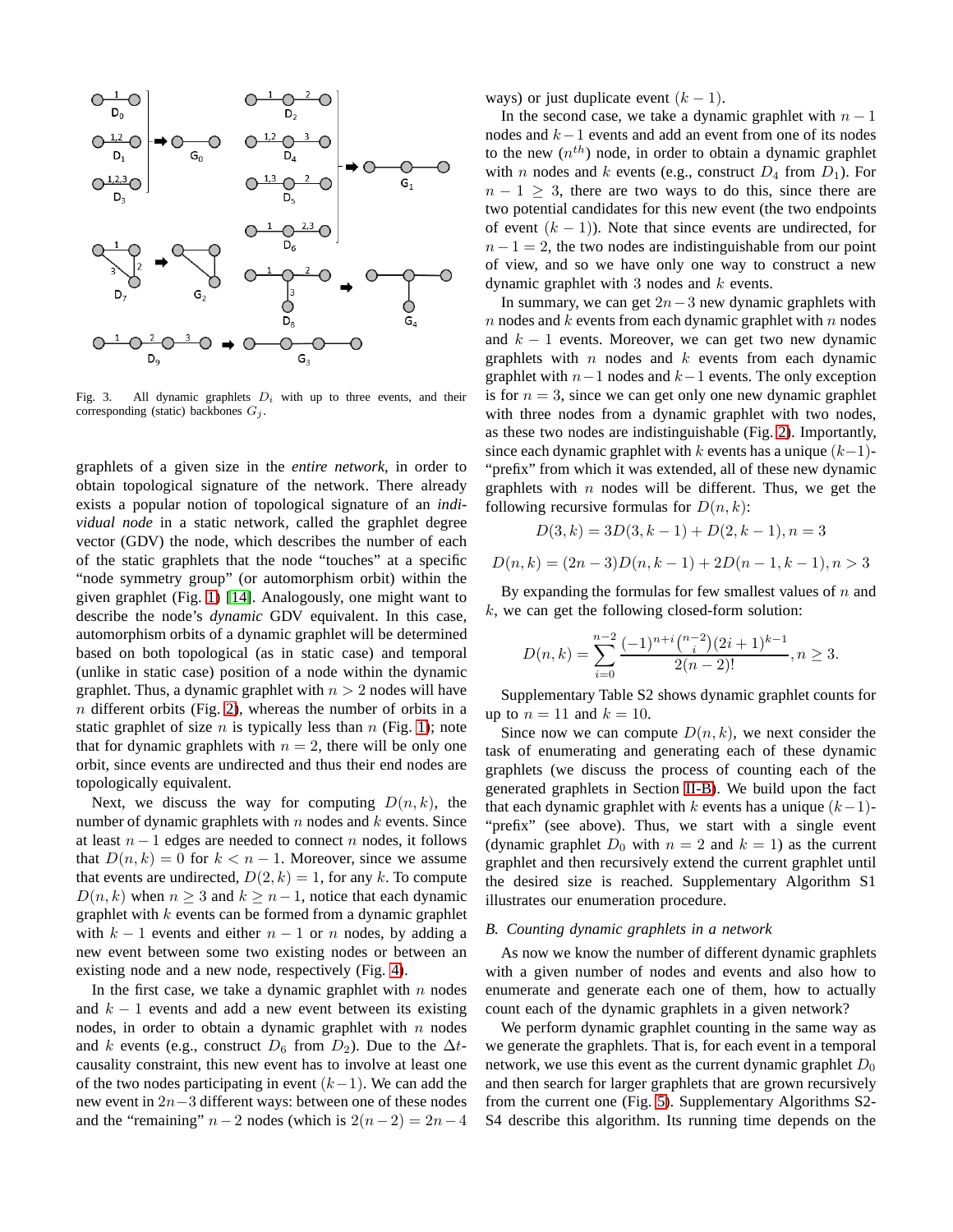$$
\begin{array}{c}\n0^{-1} \bigcirc^{2} \bigcirc^{3} \bigcirc^{2} \bigcirc^{3} \bigcirc^{2} \bigcirc^{3} \bigcirc^{4} \\
\hline\n0^{-1} \bigcirc^{2} \bigcirc^{3} \bigcirc^{2} \bigcirc^{3} \bigcirc^{4} \bigcirc^{4} \\
\hline\n0^{-1} \bigcirc^{2} \bigcirc^{3} \bigcirc^{2} \bigcirc^{3} \bigcirc^{4} \bigcirc^{4} \\
\hline\n0^{-1} \bigcirc^{2} \bigcirc^{3} \bigcirc^{2} \bigcirc^{3} \bigcirc^{4} \bigcirc^{4} \\
\hline\n0^{-1} \bigcirc^{2} \bigcirc^{3} \bigcirc^{2} \bigcirc^{3} \bigcirc^{4} \bigcirc^{4} \bigcirc^{4} \\
\hline\n0^{\frac{1}{2}} \bigcirc^{2} \bigcirc^{3} \bigcirc^{2} \bigcirc^{3} \bigcirc^{4} \bigcirc^{4} \bigcirc^{4} \bigcirc^{4} \bigcirc^{4} \bigcirc^{4} \bigcirc^{4} \bigcirc^{4} \bigcirc^{4} \bigcirc^{4} \bigcirc^{4} \bigcirc^{4} \bigcirc^{4} \bigcirc^{4} \bigcirc^{4} \bigcirc^{4} \bigcirc^{4} \bigcirc^{4} \bigcirc^{4} \bigcirc^{4} \bigcirc^{4} \bigcirc^{4} \bigcirc^{4} \bigcirc^{4} \bigcirc^{4} \bigcirc^{4} \bigcirc^{4} \bigcirc^{4} \bigcirc^{4} \bigcirc^{4} \bigcirc^{4} \bigcirc^{4} \bigcirc^{4} \bigcirc^{4} \bigcirc^{4} \bigcirc^{4} \bigcirc^{4} \bigcirc^{4} \bigcirc^{4} \bigcirc^{4} \bigcirc^{4} \bigcirc^{4} \bigcirc^{4} \bigcirc^{4} \bigcirc^{4} \bigcirc^{4} \bigcirc^{4} \bigcirc^{4} \bigcirc^{4} \bigcirc^{4} \bigcirc^{4} \bigcirc^{4} \bigcirc^{4} \bigcirc^{4} \bigcirc^{4} \bigcirc^{4} \bigcirc^{4} \bigcirc^{4} \bigcirc^{4} \bigcirc^{4} \bigcirc^{4} \bigcirc^{4} \bigcirc^{4} \bigcirc^{4} \bigcirc^{4} \bigcirc^{4} \bigcirc^{4} \bigcirc^{4} \bigcirc^{4} \bigcirc^{4} \bigcirc^{4} \bigcirc^{4} \bigcirc^{4} \bigcirc^{4} \bigcirc^{4} \bigcirc^{4} \bigcirc^{4} \bigcirc^{4} \bigcirc^{4} \bigcirc^{4} \big
$$

<span id="page-4-1"></span>Fig. 4. Illustration of how we extend a dynamic graphlet with an additional more recent event, on the example of  $D_9$ . There are seven possible extensions of  $D_9$  (which contains four nodes and three events) with the most recent event 4 (shown in bold) into a dynamic graphlet with four events. Five of the extensions keep the same number of nodes but increment the number of events, while the remaining two extensions increment both the number of nodes and events. Note that in order to extend  $D<sub>9</sub>$  with event 4, at least one of the nodes involved in event 3 has to participate in event 4 as well.

structure of the given temporal network. In general, since the algorithm explicitly goes through every dynamic graphlet that it counts, the running time is proportional to the number of dynamic graphlets. For a network with  $D \Delta t$ -adjacent event pairs, counting all dynamic graphlets with up to  $k$  events takes  $\mathcal{O}(|E| + |E|(\frac{D}{|E|})^{k-1})$ . As with static graphlets, the running time of exhaustive dynamic graphlet counting is exponential in graphlet size (but is still practical, as we will show). Yet, as elegant non-exhaustive approaches were proposed for faster static graphlet counting [\[33\]](#page-10-16), [\[34\]](#page-10-17), similar techniques can be sought for dynamic graphlet counting as well.

## <span id="page-4-0"></span>*C. Causal counting of dynamic graphlets in a network*

A network having dense neighborhoods with many events between the same node pairs will have a large number of different dynamic graphlets with large counts. This is because for a given dynamic graphlet, there will be many  $\Delta t$ -adjacent candidates which can be used to "grow" this dynamic graphlet. For each of these possible extensions of a dynamic graphlet, we will again have many possibilities for further extension, and so on. For example, consider a snapshot-based network representation where each snapshot is the same dense graph. Clearly, a large number of different dynamic graphlets will be detected, yet many of them will just be artifacts of the consecutive snapshots "sharing" the dense network structure.

To address this issue and remove the likely redundant graphlet counts, which is expected to also reduce computational complexity of dynamic graphlet counting, we propose a modification to the counting process from Section [II-B,](#page-3-0) as follows. When we are extending a dynamic graphlet ending with event  $e_1 = (u_1, v_1, t_1, \sigma_1)$  with a new event  $e_2 = (u_2, v_2, t_2, \sigma_2)$ , if  $\{u_1, v_1\} = \{u_2, v_2\}$ , i.e., if the two events correspond to the same static edge, then we impose the same two conditions as in the regular counting procedure from Section [II-B:](#page-3-0) 1) the two events  $e_1$  and  $e_2$  must be  $\Delta t$ adjacent with  $t_2 > t_1$ , and 2) the two events must share a node. Otherwise, if  $\{u_1, v_1\} \neq \{u_2, v_2\}$ , i.e., if the two events correspond to two different static edges, we also add a new third condition: to extend the dynamic graphlet ending with event  $e_1$  with event  $e_2$ ,  $u_2$  and  $v_2$  cannot interact between the



<span id="page-4-2"></span>Fig. 5. Illustration of our dynamic graphlet counting procedure. The temporal network is presented as a sequence of three snapshots. Dashed lines denote instances of the same node in different snapshots. Colored lines illustrate the path of how the temporal network is explored in order to count the given dynamic graphlet. Regular dynamic graphlet counting (Section [II-B\)](#page-3-0) will detect all three of the dynamic graphlets  $D_1$  (involving nodes c and f),  $D_2$  (involving nodes c, d, and f), and  $D_9$  (involving nodes a, b, c, and d). Causal dynamic graphlet counting (Section [II-C\)](#page-4-0) will detect only the first two of these dynamic graphlets. This is because nodes  $c$  and  $d$  are interacting in both the second and third snapshot, and thus, the third condition from the definition of causal dynamic graphlet counting is violated when it comes to  $D_9$ .

starting times of  $e_1$  and  $e_2$  (i.e.,  $\Box e' = (u_2, v_2, t', \sigma') \in E$ with  $t_1 - \sigma' \leq t' < t_2$ ).

Intuitively, the new third condition requires a "causal" relationship between  $e_1$  and  $e_2$ :  $u_2$  and  $v_2$  start their interaction only after the end of  $e_1$  (though note that there could still be an event involving  $u_2$  and  $v_2$  sometime before the start of  $e_1$ ). That is, in order to extend a dynamic graphlet ending with event  $e_1$  with some event  $e_2$ , the two nodes participating in  $e_2$  should not interact with each other between the start of  $e_1$ and the start of  $e_2$ , unless  $e_1$  and  $e_2$  involve the same nodes (otherwise, the counting process is as in Section [II-B\)](#page-3-0). This allows one to reduce the number of likely redundant temporal subgraphs that are being considered, which in turn reduced the total running time.

Note that we split the counting procedure into two above cases ( $e_1$  and  $e_2$  corresponding to the same static edge, and  $e_1$ and  $e_2$  not corresponding to the same edge) for the following reason. We want to impose the new third condition only in the latter case, but not in the former one. This is because in the former case we still want to allow for counting dynamic graphlets having consecutive repetitions of the same event, such as  $D_1$  or  $D_4$ . And if we imposed the third condition in the former case as well, then such a dynamic graphlet would never be counted.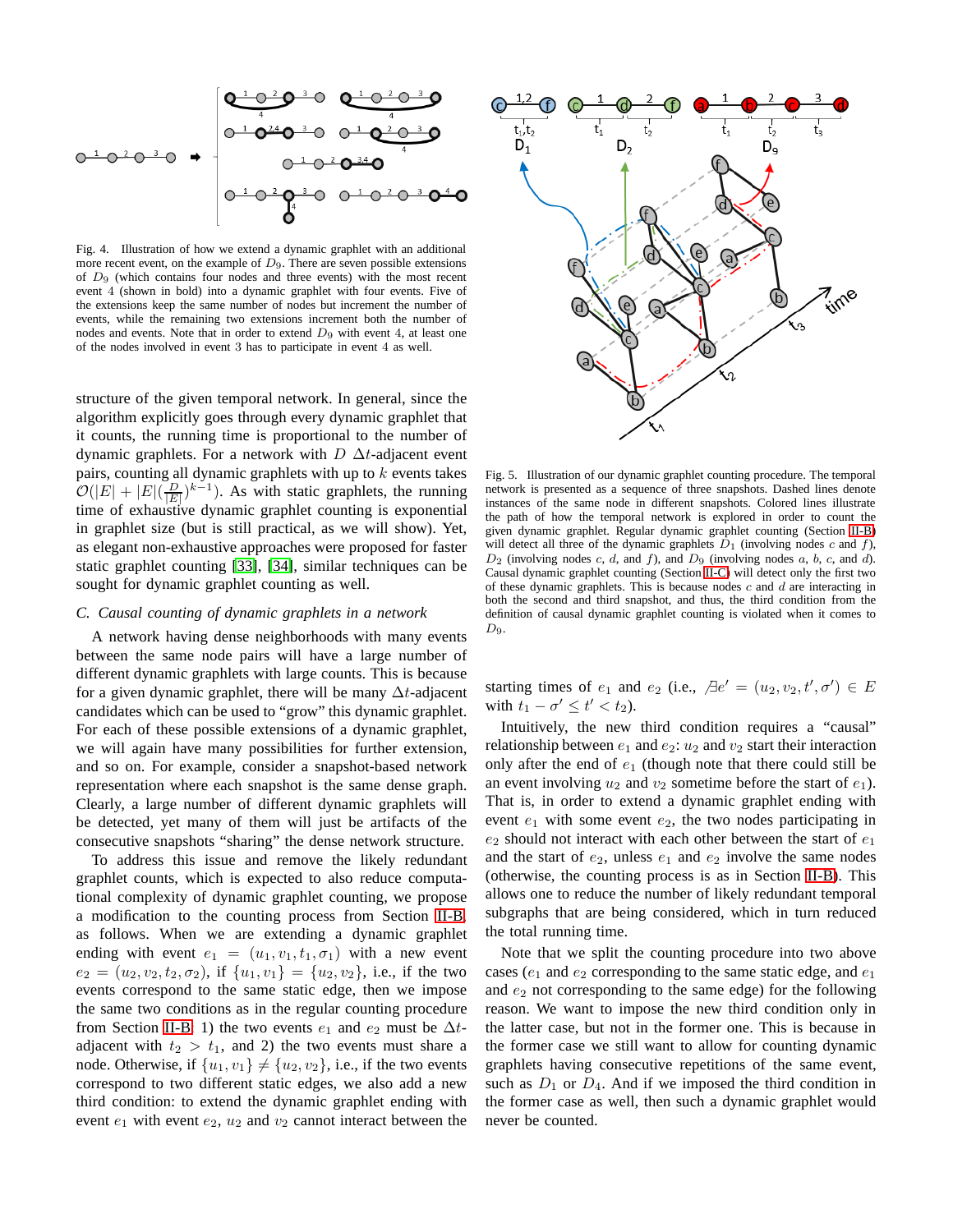Henceforth, we refer to this modified counting procedure as *causal dynamic graphlet counting*. Fig. [5](#page-4-2) illustrates the distinction between regular and causal dynamic graphlet counting procedures. Clearly, causal dynamic graphlet counting allows for examining fewer dynamic graphlet options during counting compared to regular dynamic graphlet counting, because the former excludes from consideration graphlets that are likely artifacts of repeated events, unlike the latter. As a consequence, causal dynamic graphlet counting is expected to be more computationally efficient in terms of running time.

# <span id="page-5-0"></span>*D. Experimental setup*

**Graphlet methods under consideration, and the corresponding network construction strategies.** We compare four graphlet-based approaches: static, static-temporal, dynamic and causal dynamic graphlets. To apply static graphlet counting to a temporal network, we first aggregate the temporal data into a single static network, by keeping the node set the same, and by adding an edge between two nodes in the static network if there are at least  $w$  events between these two nodes in the temporal network. For other methods, we use a snapshot-based representation of the temporal network: we split the whole time interval of the temporal network into time windows of size  $t_w$ , and for each time window, we construct the corresponding static snapshot by aggregating the temporal data during this window with the parameter  $w$ , as above. For static and static-temporal graphlet approaches, we vary the number of graphlet nodes  $n$ , and for dynamic and causal dynamic graphlet approaches, we vary both the number of graphlet nodes  $n$  and the number of graphlet events  $k$ .

We began our analysis by testing in detail  $w$  values of 1, 2, 3, 5, and 10 on one of our data sets (see below). Since we observed no qualitative differences in results produced by the different choices of this parameter, we continued with the choice of  $w = 1$ , and we report the corresponding results throughout the paper. We also tested multiple values for  $t_w$ in each data set (see below), and again we saw no significant qualitative differences in the results. Hence, throughout the paper, we report results for  $t_w = 2$  (the unit of time for this parameter depends on the data set; see below).

**Network classification.** An approach that captures network structure (and function) well should be able to group together similar networks (i.e., networks from the same class) and separate dissimilar networks (i.e., networks from different classes) [\[35\]](#page-10-18). To evaluate our dynamic graphlet approach against static and static-temporal graphlet approaches in this context, we generate a set of synthetic (random graph) temporal networks of nine different classes corresponding to nine different versions of an established network evolution model [\[4\]](#page-9-3). We use synthetic temporal network data because obtaining real-world temporal network data for multiple different classes and with multiple examples per class is hard. And even if a wealth of temporal network data were available, we typically have no prior knowledge of which real-networks are (dis)similar, i.e., which networks belong to which functional class.

The network evolution model that we use was designed to simulate evolution of real-world (social) networks, and it incorporates the following parameters: node arrival rate, initiation of an edge by a node, and selection of edge destination. Specifically, the model is parameterized by the node arrival function  $N(t)$  that corresponds to the number of nodes in the network at a given time, parameter  $\lambda$  that controls the lifetime of a node, and parameters  $\alpha$  and  $\beta$  that control how active the nodes are in adding new edges. By choosing different options for the model parameters, we can generate networks with different evolution processes. In particular, for our analysis, we test three different types of the node arrival function (linear, quadratic, and exponential) and two sets of parameters corresponding to edge initiation ( $\lambda_1 = 0.032$ ,  $\alpha_1 = 0.8, \beta_1 = 0.002, \text{ and } \lambda_2 = 0.02, \alpha_2 = 0.9, \beta_2 = 0.004$ [\[4\]](#page-9-3), resulting in six different network classes. We also test a modification of the network evolution model, in which each node upon arrival simply adds a fixed number of edges (in our case, 20) according to preferential attachment and then stops [\[36\]](#page-10-19). Intuitively, this modification corresponds to preferential attachment model extended with a node arrival function. In this way, we create three additional network classes, one for each of the three node arrival functions, resulting in nine different network classes in total.

In order to test the robustness of the network classification methods to the network size, in each of the nine classes, we test three network sizes: 1000, 2000, and 3000 nodes. Then, for each network size and class, we generate 25 random graph instances. For the above synthetic network set, we report results for the following network construction parameters:  $w = 1$  and  $t_w = 2$ . We tested other parameter values as well ( $t_w = 5$  and  $t_w = 10$ ), and all results were qualitatively similar. Also, unless otherwise noted, we report results for the largest network size of 3000 nodes. Results for the other network sizes were qualitatively similar.

Given the resulting aggregate or snapshot-based network representations, we then compute static, static-temporal, or dynamic graphlet counts in each network and reduce the dimensionality of the networks' graphlet vectors with principle component analysis (PCA). For a given graphlet vector, we keep its first two PCA components, since in all cases the first two PCA components account for more than 90% of variation. Then, we use Euclidean distance in this PCA space as a network distance measure and evaluate whether networks from the same class are closer in the graphlet-based PCA space than networks from different classes, as described below.

**Node classification.** We also compare the three graphlet-based methods by evaluating whether they can group together similar *nodes* rather than entire networks. Specifically, we measure the ability of the methods to distinguish between functional node labels (i.e., classes) based on the nodes' graphlet-based topological signatures. As a proof of concept, we do this on a publicly available Enron dataset [\[3\]](#page-9-2), which is both temporal and contains node labels. Unfortunately, availability of additional temporal and labeled network data is very limited. The Enron network is based on email communications of 184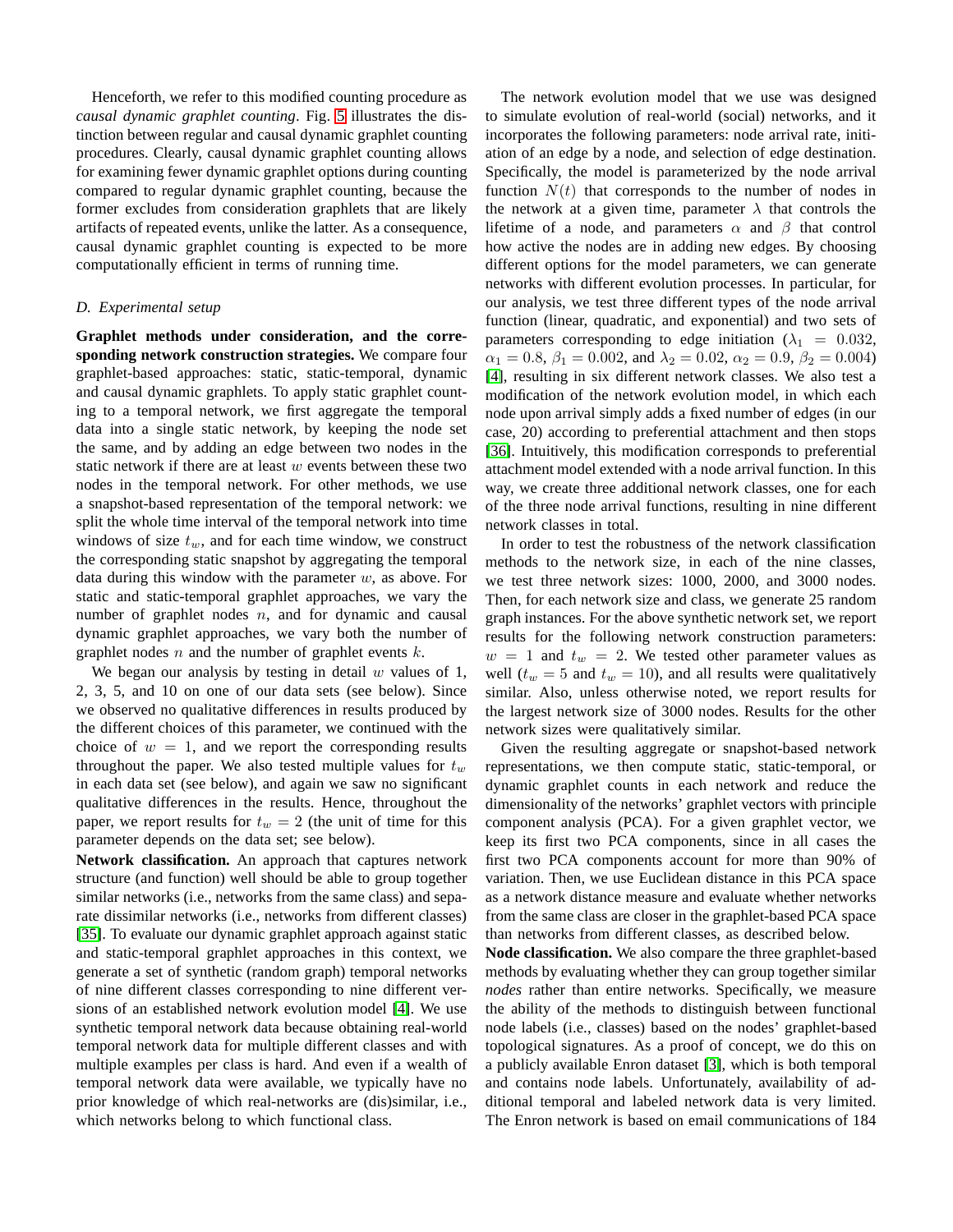users from 2000 to 2002, and seven different user roles in the company are used as their labels: CEO, president, vice president, director, managing director, manager, and employee.

For the above real-world network, we report results for the following network construction parameters:  $w = 1$  and  $t_w = 2$ months. Note that we tested other parameter values as well  $(w = 2, w = 3, w = 5, \text{ and } w = 10; t_w = 1 \text{ week}, t_w = 2$ weeks,  $t_w = 1$  month, and  $t_w = 3$  months), and all results were qualitatively similar.

Given the appropriate aggregate or snapshot-based network data representations, we then compute static, static-temporal, or dynamic graphlet counts of each node in the network and reduce the dimensionality of the given node's graphlet vector with PCA. We keep the first three PCA components to account for enough of the variation. Then, we use Euclidean distance in this PCA space as a node distance measure, and evaluate whether nodes having the same label are closer in the graphletbased PCA space than nodes with different labels, as follows. **Evaluation strategy.** We have a set of objects (networks or nodes), graphlet-based PCA distances between the objects, and the objects' ground truth classification (with respect to nine network classes or seven node labels). For a given method, we measure its graphlet-based PCA performance as follows.

First, we take all possible *pairs* of objects and retrieve them in the order of increasing distance, starting from the closest ones. We retrieve the object pairs in increments of  $k\%$  (including ties), where we vary k from 0% to 100% in increments of 0.01% until we retrieve top 1% of all pairs and in increments of 1% afterwards. If we retrieve a pair with two objects of the same ground truth class, the pair is a true positive, otherwise the pair is a false positive. At a given step, for all pairs that we do not retrieve, the given pair is either a true negative (if it contains objects of different classes) or a false negative (if it contain objects of the same class). Then, at each value of  $k$ , we compute precision, the fraction of correctly retrieved pairs out of all retrieved pairs, and recall, the fraction of correctly retrieved pairs out of all correct pairs. We find the value of  $k$  where precision and recall are equal, and we refer to the resulting precision and recall value as the breakeven point. Since lower precision means higher recall, and vice versa, we summarize the two measures into F-score, their harmonic mean, and we report the maximum F-score over all values of  $k$ . To summarize these results over the whole range of  $k$ , we measure average method accuracy by computing the area under the precision-recall curve (AUPR). Moreover, we compute an alternative classification accuracy measure, namely the area under the receiver operator characteristic curve (AUROC), which corresponds to the probability of a method ranking a randomly chosen positive pair higher than a randomly chosen negative pair (and so the AUROC value of 0.5 corresponds to a random result). AUPRs are considered to be more credible than AUROCs when there exists imbalance between the size of the set of network pairs that share a class and the size of the set of network pairs that do not share a class.

Second, we split all pairs of objects (and their corresponding

graphlet-based PCA distances) into two classes: correct pairs (each containing two objects of the same class) and incorrect pairs (each containing two objects of two different classes). Then, we compare distances of correct pairs against distances of incorrect pairs, with the expectation that distances of the correct pairs would be statistically significantly lower than distances of the incorrect pairs. For this purpose, we compare the two sets of distances using Wilcoxon rank-sum test [\[19\]](#page-10-2).

For each of these evaluation tests, we also evaluate all three graphlet-based methods against a random approach. First, as the simplest possible random approach (which favors the graphlet-based methods the most), we randomly embed objects (networks or nodes) into a 2-dimensional (for networks) or 3 dimensional (for nodes) Euclidean space, compute the objects' pairwise Euclidean distances, and evaluate the resulting random approach in the same way as above. Second, as a more sophisticated and restrictive random approach (which favors the graphlet-based methods the least), for each graphlet-based method, we keep its actual PCA distances between objects, and we just randomly permute the object classes/labels before we evaluate the results. By comparing the performance of each actual method with the performance of the method's corresponding restrictive random counterpart, we can be more confident in potential non-random behavior of the given method than with the initial simple randomization approach.

For each randomization approach, we compute its results as an average over 10 different runs. We report as "random" approach's results the highest-scoring values over all of the different randomization schemes, in order to gain as much confidence as possible into the graphlet approaches' results.

#### III. RESULTS AND DISCUSSION

<span id="page-6-0"></span>We evaluate our novel dynamic graphlet approach against the existing static and static-temporal graphlet approaches in the context of two evaluation tasks: network classification (Section [III-A\)](#page-6-1) and node classification (Section [III-B\)](#page-7-0). Also, we discuss the effect of different method parameters on the results (Section [III-C\)](#page-9-16).

## <span id="page-6-1"></span>*A. Network classification*

We test how well the different methods distinguish between nine different classes of synthetic temporal networks based on the networks' graphlet counts. The different evaluation criteria give consistent results: while according to Wilcoxon rank-sum test, all methods have intra-class distances significantly lower than inter-class distances and thus show non-random behavior (p-values less than  $10^{-100}$ ), (causal) dynamic graphlets are superior both in terms of accuracy and computational complexity, followed by static-temporal graphlets, followed by static graphlets, (Fig. [6,](#page-7-1) Fig. [7,](#page-7-2) and Table [I\)](#page-7-3). Some additional observations are as follows: regular dynamic graphlets perform better than causal dynamic graphlets in terms of accuracy, and the two are comparable in terms of computational complexity.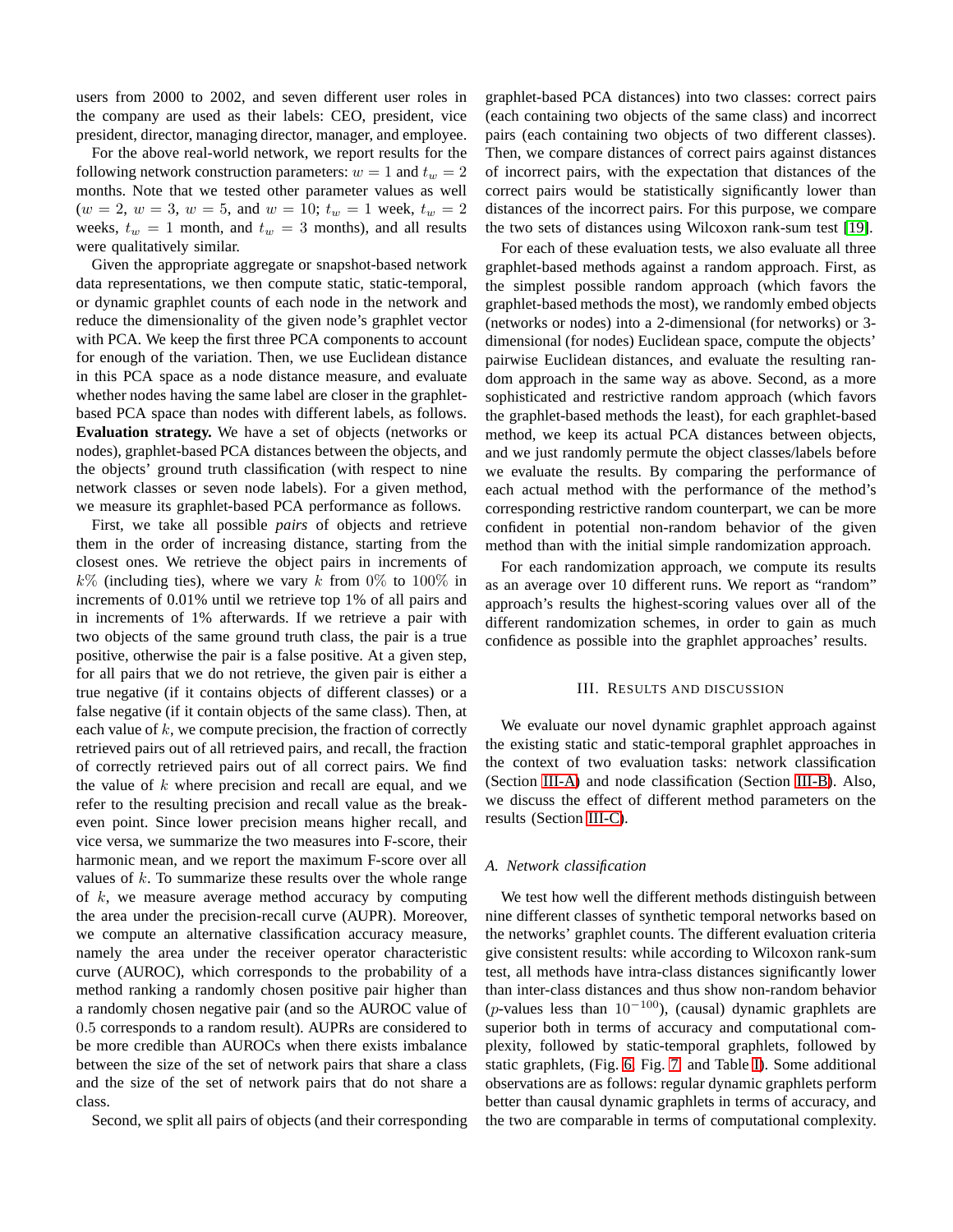| Method                          | <b>AUPR</b>  | <b>AUROC</b> | Break-even point | Maximum F-score | Running time, s |
|---------------------------------|--------------|--------------|------------------|-----------------|-----------------|
| Static, 3-node                  | 0.507        | 0.935        | 0.508            | 0.613           | 3.3(1.785)      |
| Static, 4-node                  | 0.423        | 0.882        | 0.463            | 0.468           | 3.3(1.785)      |
| Static, 5-node                  | 0.321        | 0.807        | 0.341            | 0.376           | 3.3(1.785)      |
| Static-temporal, 3-node         | 0.784        | 0.947        | 0.702            | 0.707           | 3.7(0.173)      |
| Static-temporal, 4-node         | 0.498        | 0.826        | 0.475            | 0.476           | 3.7(0.173)      |
| Static-temporal, 5-node         | 0.374        | 0.790        | 0.379            | 0.390           | 3.7(0.173)      |
| Dynamic, 3-event, 3-node        | 0.960        | 0.994        | 0.884            | 0.885           | 0.6(0.116)      |
| Dynamic, 5-event, 3-node        | 0.960        | 0.994        | 0.884            | 0.885           | 0.7(0.104)      |
| Dynamic, 7-event, 3-node        | 0.960        | 0.994        | 0.884            | 0.885           | 1.4(0.149)      |
| Dynamic, 6-event, 4-node        | 0.714        | 0.937        | 0.656            | 0.660           | 4.8 (0.875)     |
| Causal dynamic, 3-event, 3-node | 0.949        | 0.993        | 0.881            | 0.881           | 0.6(0.188)      |
| Causal dynamic, 5-event, 3-node | 0.949        | 0.993        | 0.881            | 0.881           | 0.7(0.145)      |
| Causal dynamic, 7-event, 3-node | 0.949        | 0.993        | 0.881            | 0.881           | 1.5(0.206)      |
| Causal dynamic, 6-event, 4-node | 0.740        | 0.939        | 0.672            | 0.675           | 4.2(0.684)      |
| Random                          | 0.107(0.002) | 0.499(0.005) | 0.108(0.006)     | 0.194(0.000)    |                 |

TABLE I

<span id="page-7-3"></span>DETAILED NETWORK CLASSIFICATION RESULTS FOR THE DIFFERENT METHODS AND DIFFERENT PARAMETERS IN EACH METHOD. DIFFERENT COLUMNS CORRESPOND TO DIFFERENT PERFORMANCE MEASURES. IN A GIVEN COLUMN, THE VALUE IN BOLD CORRESPONDS TO THE BEST RESULT OVER ALL METHODS. NUMBERS IN PARENTHESES CORRESPOND TO STANDARD DEVIATIONS. FOR ILLUSTRATION PURPOSES, GRAPHLET COUNTING RUNNING TIMES ARE SHOWN FOR ONE OF THE NINE NETWORK CLASSES (USING THE EXPONENTIAL NODE ADDITION FUNCTION AND THE FIRST SET OF EDGE INITIATION PARAMETERS (SECTION [II-D\)](#page-5-0)); RUNNING TIMES FOR THE REMAINING NETWORK CLASSES ARE SHOWN IN SUPPLEMENTARY TABLE S3. NOTE THAT FOR STATIC AND STATIC-TEMPORAL GRAPHLETS, RUNNING TIMES FOR 3- AND 4-NODE GRAPHLETS ARE THE SAME AS FOR 5-NODE GRAPHLETS SIMPLY BECAUSE THEIR IMPLEMENTATIONS [\[8\]](#page-9-7), [\[38\]](#page-10-20) COMPUTE GRAPHLET COUNTS FOR ALL UP TO 5-NODE GRAPHLETS BY DEFAULT AND THEN THEY COMPUTE GRAPHLET COUNTS FOR SMALLER GRAPHLET SIZES SIMPLY BY REMOVING COUNTS CORRESPONDING TO THE LARGER GRAPHLET SIZES.



<span id="page-7-1"></span>

#### <span id="page-7-0"></span>*B. Node classification*

Also, we test how well the different methods distinguish between six different classes of nodes in a real-world network based on the nodes' graphlet counts. The different evaluation criteria give consistent results: while according to Wilcoxon rank-sum test, all methods have intra-class distances significantly lower than inter-class distances and thus show non-random behavior (p-values less than  $10^{-100}$ ), just as with network classification, (causal) dynamic graphlets are again superior both in terms of accuracy and computational complexity, followed by static-temporal graphlets, followed by static graphlets (Fig. [8,](#page-8-0) Fig. [9,](#page-8-1) and Table [II\)](#page-8-2).

In this evaluation test of node classification, unlike in

 0 0.2 0.4 0.6 0.8 1 0 0.2 0.4 0.6 0.8 1 Precision Recal Random Static Static-temporal Dynamic Dynamic causal

<span id="page-7-2"></span>Fig. 7. Network classification accuracy of the different methods in terms of precision-recall curves. For each method, the highest-scoring graphlet size is chosen. For other parameter choices, see Table [I.](#page-7-3)

the test of network classification, the best parameter version of causal dynamic graphlets is more accurate than the best parameter version of dynamic graphlets. We note, however, that due to the differences in the counting process, causal dynamic graphlet counting allows us to consider larger graphlet sizes (e.g., six or seven nodes) that are not attainable when using regular dynamic graphlet counting due to computational constraints (Table [II\)](#page-8-2). And it is at these large graphlet sizes of six or seven nodes where causal dynamic graphlets peform the best. So, in order to evaluate which one is more accurate, dynamic graphlets or causal dynamic graphlets, it might not be fair to compare the two methods' best parameter versions, due to differences in the considered graphlet sizes. Nonetheless,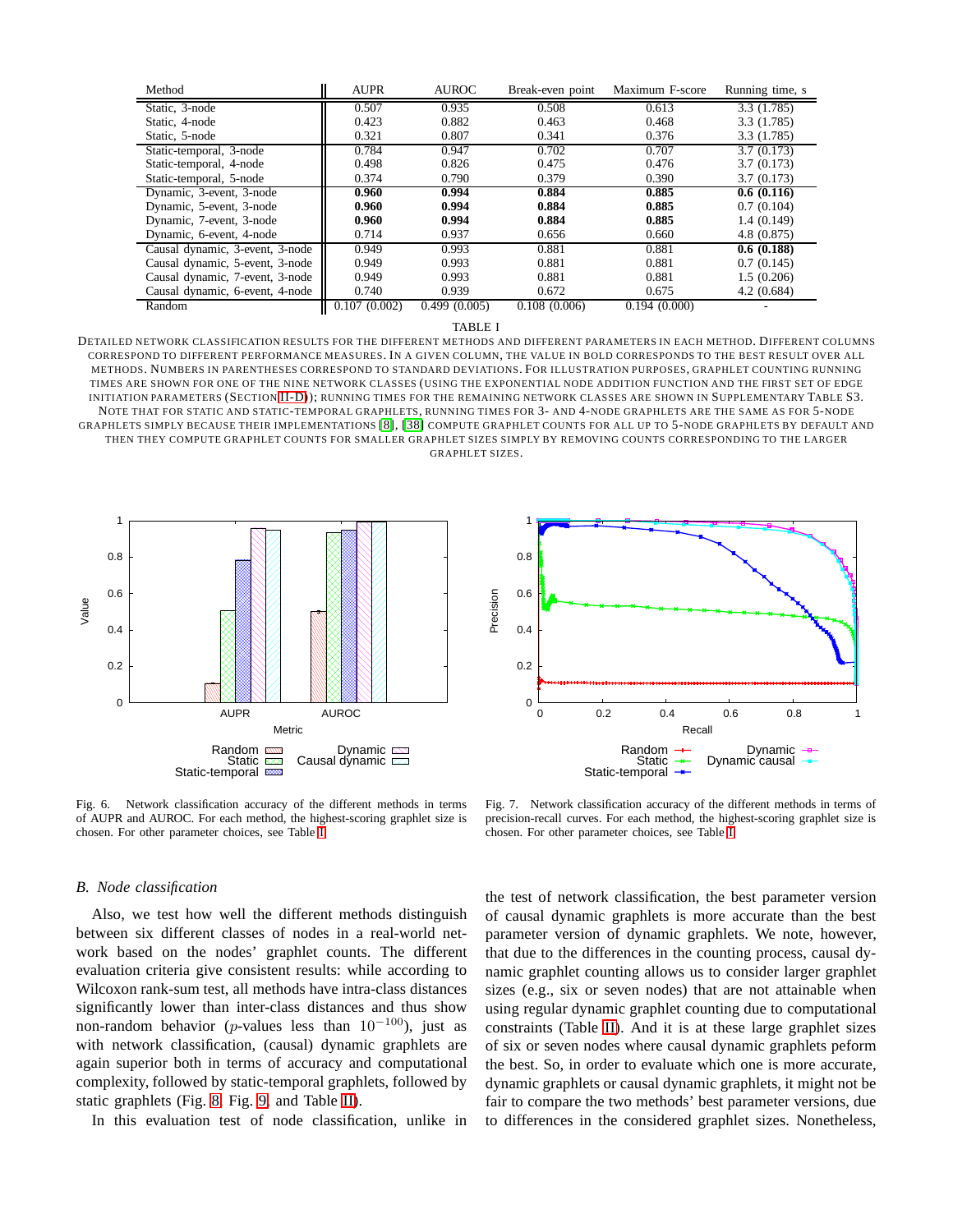| Method                          | <b>AUPR</b>  | <b>AUROC</b> | Break-even point | Maximum F-score | Running time, s |
|---------------------------------|--------------|--------------|------------------|-----------------|-----------------|
| Static, 3-node                  | 0.464        | 0.600        | 0.456            | 0.562           | 9.4             |
| Static, 4-node                  | 0.469        | 0.610        | 0.461            | 0.567           | 9.4             |
| Static, 5-node                  | 0.464        | 0.604        | 0.462            | 0.566           | 9.4             |
| Static-temporal, 3-node         | 0.499        | 0.644        | 0.508            | 0.571           | 2.7             |
| Static-temporal, 4-node         | 0.503        | 0.643        | 0.609            | 0.689           | 2.7             |
| Static-temporal, 5-node         | 0.482        | 0.570        | 0.486            | 0.554           | 2.7             |
| Dynamic, 3-event, 3-node        | 0.479        | 0.622        | 0.477            | 0.569           | 2.7             |
| Dynamic, 5-event, 3-node        | 0.474        | 0.615        | 0.458            | 0.569           | 9.6             |
| Dynamic, 7-event, 3-node        | 0.470        | 0.609        | 0.460            | 0.572           | 27.5            |
| Dynamic, 3-event, 4-node        | 0.541        | 0.684        | 0.547            | 0.594           | 24.5            |
| Dynamic, 6-event, 4-node        | 0.525        | 0.666        | 0.516            | 0.583           | 1,024           |
| Dynamic, 4-event, 5-node        | 0.591        | 0.726        | 0.615            | 0.620           | 753             |
| Causal dynamic, 3-event, 3-node | 0.491        | 0.639        | 0.498            | 0.569           | 1.1             |
| Causal dynamic, 5-event, 3-node | 0.492        | 0.638        | 0.495            | 0.570           | 1.9             |
| Causal dynamic, 7-event, 3-node | 0.492        | 0.638        | 0.495            | 0.571           | 2.6             |
| Causal dynamic, 3-event, 4-node | 0.550        | 0.695        | 0.570            | 0.600           | 4.9             |
| Causal dynamic, 6-event, 4-node | 0.550        | 0.695        | 0.571            | 0.600           | 37.2            |
| Causal dynamic, 4-event, 5-node | 0.594        | 0.732        | 0.618            | 0.637           | 60.8            |
| Causal dynamic, 5-event, 6-node | 0.611        | 0.743        | 0.636            | 0.654           | 815             |
| Causal dynamic, 6-event, 7-node | 0.608        | 0.742        | 0.635            | 0.652           | 10,029          |
| Random                          | 0.376(0.009) | 0.495(0.016) | 0.369(0.007)     | 0.550(0.000)    |                 |

TABLE II

<span id="page-8-2"></span>DETAILED NODE CLASSIFICATION RESULTS FOR THE DIFFERENT METHODS AND DIFFERENT PARAMETERS IN EACH METHOD. THE TABLE CAN BE INTERPRETED JUST AS TABLE [I.](#page-7-3) CAUSAL DYNAMIC GRAPHLET METHODS BELOW THE DASHED LINE CORRESPOND TO PARAMETER CHOICES THAT WERE NOT FEASIBLE TO TEST WITH REGULAR DYNAMIC GRAPHLETS. ALSO, NOTICE THAT IN THIS TEST OF NODE CLASSIFICATION WE COULD TEST SOME ADDITIONAL PARAMETERS (E.G., GRAPHLETS ON FIVE OR MORE NODES) COMPARED TO THE TEST OF NETWORK CLASSIFICATION (TABLE [I\)](#page-7-3); THIS IS BECAUSE THE TEST OF NETWORK CLASSIFICATION IS COMPUTATIONALLY MUCH MORE COMPLEX, GIVEN THAT GRAPHLETS NEED TO BE COUNTED IN MULTIPLE NETWORKS, AS OPPOSED TO COUNTING GRAPHLETS IN ONLY ONE NETWORK IN THE NODE CLASSIFICATION TASK.



<span id="page-8-0"></span>Fig. 8. Node classification accuracy of the different methods in terms of AUPR and AUROC. For each method, the highest-scoring graphlet size is chosen. For other parameter choices, see Table [II.](#page-8-2)

even if we compare dynamic and causal dynamic graphlets of the same size, we find that causal dynamic graphlets still demonstrate better results (Table [II\)](#page-8-2).

Further, in this evaluation test of node classification, unlike in the test of network classification, causal dynamic graphlet counting takes significantly less time than regular dynamic graphlet counting (Table [II\)](#page-8-2), which justifies our motivation behind causal dynamic graphlets.

Importantly, not only the different methods differ quantitatively, but they also lead to different qualitative results (Fig. [10\)](#page-9-17): there is a clear separation between static, static-



<span id="page-8-1"></span>Fig. 9. Node classification accuracy of the different methods in terms of precision-recall curves. For each method, the highest-scoring graphlet size is chosen. For other parameter choices, see Table [II.](#page-8-2)

temporal, and (causal) dynamic graphlets in terms of which nodes they describe as topologically similar. If we zoom into these results even further, within both dynamic and causal dynamic graphlets, we can see two clear clusters corresponding to three-node graphlets with different numbers of events. Thus, the number of nodes seems to play a larger role in separating the different dynamic graphlet methods compared to the number of events. (We discuss the effect of the method parameters in more detail in the following section.)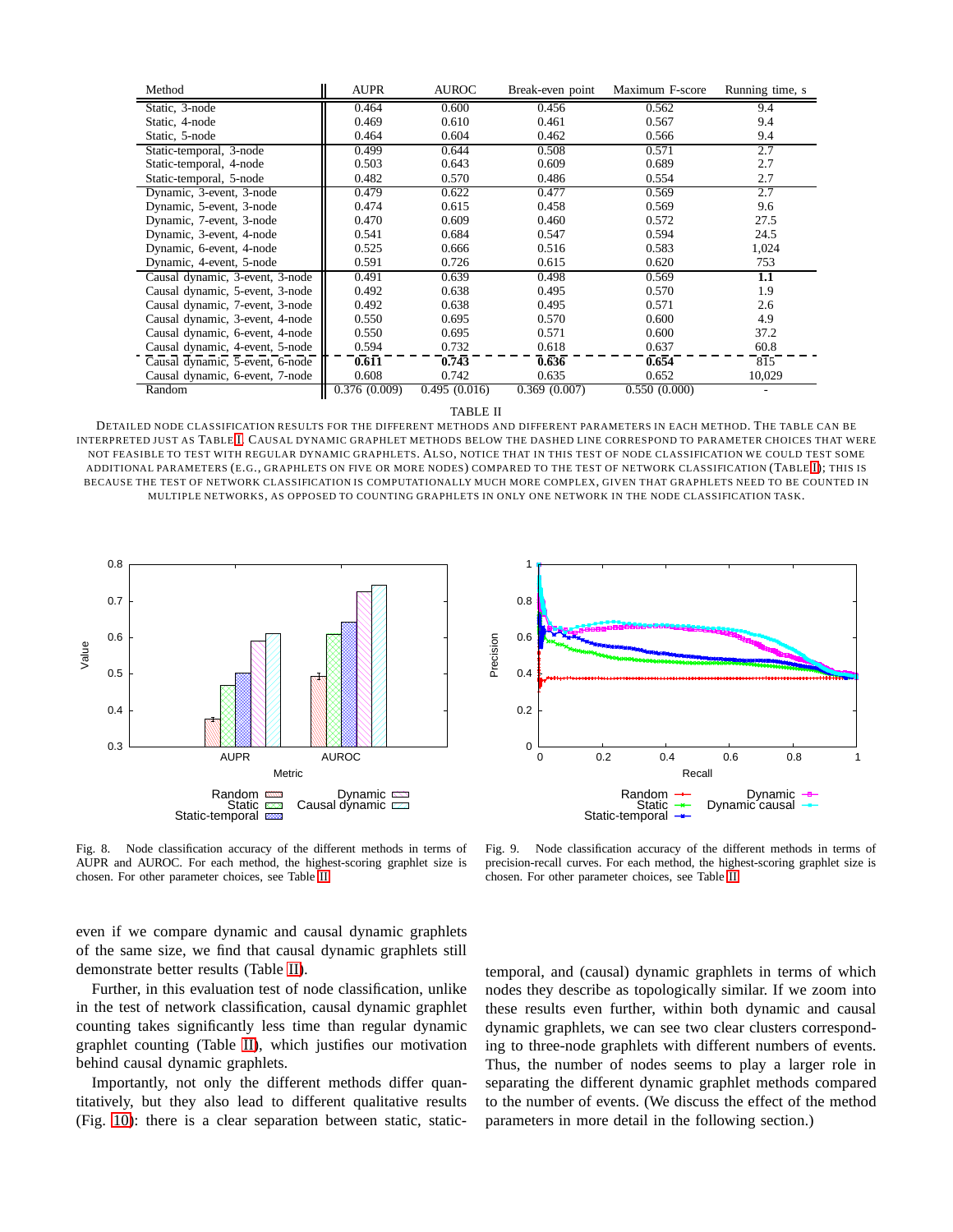

<span id="page-9-17"></span>Fig. 10. Pairwise similarities between the different methods and their parameter variations in the test of node classification. Similarities are computed as Jaccard similarity coefficients between two methods' top 5% node pairs that are the closest in the graphlet-based PCA space. The order of the methods in the figure directly corresponds to the method order in Table [II](#page-8-2) (we leave out detailed method names for visual clarity).

## <span id="page-9-16"></span>*C. Effect of graphlet size on results*

**Number of graphlet nodes.** We next test the effect of graphlet size in terms of the number of nodes on the result quality (i.e., accuracy), for all four graphlet methods. For network classification, we surprisingly find that increasing the number of graphlet nodes leads to inferior accuracy, for all three graphlet-based methods (Table [I\)](#page-7-3). On the other hand, in node classification, for static and static-temporal graphlets, results are almost the same for all graphlet sizes, with 4-node graphlets showing marginally better performance, while for dynamic and causal dynamic graphlets, larger number of nodes leads to better accuracy (Table [II\)](#page-8-2). In terms of the running time (rather than accuracy), as expected, larger number of nodes leads to increase in computational complexity, independent on evaluation test or graphlet method.

**Number of graphlet events.** Also, we test the effect of graphlet size in terms of the number of events on the result quality (i.e., accuracy), for dynamic and causal dynamic graphlets (the other two graphlet methods, static and statictemporal graphlets, do not deal with the notion of events, i.e., temporal edges). For network classification, we surprisingly find that the number of events does not affect the accuracy (Table [I\)](#page-7-3). On other hand, in node classification, for a fixed number of nodes, the increase in the number of events leads to slight improvement in accuracy for dynamic graphlets but slight decrease in accuracy for causal dynamic graphlets (Table [II\)](#page-8-2). In terms of the running time (rather than accuracy), larger number of events leads to increase in computational complexity, although the level of running time increase is less pronounced than when increasing the number of nodes.

#### IV. CONCLUSIONS

The increasing availability of temporal real-world network data has raised new challenges to the network researchers. While one can use the existing static approaches to study the aggregate or snapshot-based network representation of the temporal data, doing so overlooks important temporal information from the data. Hence, we develop a novel approach of dynamic graphlets that can capture the temporal information explicitly. In a systematic and thorough evaluation, we demonstrate the superiority of our approach over its static counterparts. This confirms that efficiently accounting for temporal information helps with structural and functional interpretation of the network data. This in turn illustrates real-life relevance of our new dynamic graphlet methodology, especially because the amount of available temporal network data is expected to continue to grow across many domains.

#### **REFERENCES**

- <span id="page-9-1"></span><span id="page-9-0"></span>[1] M. Newman, *Networks: an introduction*. Oxford University Press, 2010.
- [2] P. Holme and J. Saramäki, "Temporal networks," Physics Reports, vol. 519, no. 3, pp. 97–125, 2012.
- <span id="page-9-2"></span>[3] C. E. Priebe, J. M. Conroy, D. J. Marchette, and Y. Park, "Scan statistics on Enron Graphs," *Computational & Mathematical Organization Theory*, vol. 11, no. 3, pp. 229–247, 2005.
- <span id="page-9-3"></span>[4] J. Leskovec, L. Backstrom, R. Kumar, and A. Tomkins, "Microscopic evolution of social networks," in *Proceedings of the 14th ACM SIGKDD international conference on Knowledge discovery and data mining*. ACM, 2008, pp. 462–470.
- <span id="page-9-4"></span>[5] J. Leskovec, J. Kleinberg, and C. Faloutsos, "Graphs over time: densification laws, shrinking diameters and possible explanations," in *Proceedings of the eleventh ACM SIGKDD international conference on Knowledge discovery in data mining*. ACM, 2005, pp. 177–187.
- <span id="page-9-5"></span>[6] T. M. Przytycka, M. Singh, and D. K. Slonim, "Toward the dynamic interactome: it's about time," *Briefings in bioinformatics*, p. bbp057, 2010.
- <span id="page-9-6"></span>[7] M. Valencia, J. Martinerie, S. Dupont, and M. Chavez, "Dynamic smallworld behavior in functional brain networks unveiled by an event-related networks approach," *Physical Review E*, vol. 77, no. 5, p. 050905, 2008.
- <span id="page-9-7"></span>[8] Milenković, Tijana and Lai, Jason and Pržulj, Nataša, "GraphCrunch: a tool for large network analyses," *BMC Bioinformatics*, vol. 9, no. 1, p. 70, 2008.
- <span id="page-9-8"></span>[9] R. Milo, S. Shen-Orr, S. Itzkovitz, N. Kashtan, D. Chklovskii, and U. Alon, "Network motifs: simple building blocks of complex networks," *Science*, vol. 298, no. 5594, pp. 824–827, 2002.
- <span id="page-9-9"></span>[10] R. Milo, S. Itzkovitz, N. Kashtan, R. Levitt, S. Shen-Orr, I. Ayzenshtat, M. Sheffer, and U. Alon, "Superfamilies of evolved and designed networks," *Science*, vol. 303, no. 5663, pp. 1538–1542, 2004.
- <span id="page-9-10"></span>[11] Y. Artzy-Randrup, S. J. Fleishman, N. Ben-Tal, and L. Stone, "Comment on "network motifs: simple building blocks of complex networks" and "superfamilies of evolved and designed networks"," *Science*, vol. 305, no. 5687, pp. 1107–1107, 2004.
- <span id="page-9-11"></span>[12] T. Milenković, I. Filippis, M. Lappe, and N. Pržulj, "Optimized null model for protein structure networks," *PLOS ONE*, vol. 4, no. 6, p. e5967, 2009.
- <span id="page-9-12"></span>[13] N. Pržulj, D. G. Corneil, and I. Jurisica, "Modeling interactome: scalefree or geometric?" *Bioinformatics*, vol. 20, no. 18, pp. 3508–3515, 2004.
- <span id="page-9-13"></span>[14] T. Milenković and N. Pržulj, "Uncovering biological network function via graphlet degree signatures." *Cancer Informatics*, no. 6, 2008.
- <span id="page-9-14"></span>[15] T. Milenković, W. L. Ng, W. Hayes, and N. Pržulj, "Optimal network alignment with graphlet degree vectors," *Cancer Informatics*, vol. 9, p. 121, 2010.
- <span id="page-9-15"></span>[16] O. Kuchaiev, T. Milenković, V. Memišević, W. Hayes, and N. Pržulj, "Topological network alignment uncovers biological function and phylogeny," *Journal of the Royal Society Interface*, vol. 7, pp. 1341–1354, 2010.